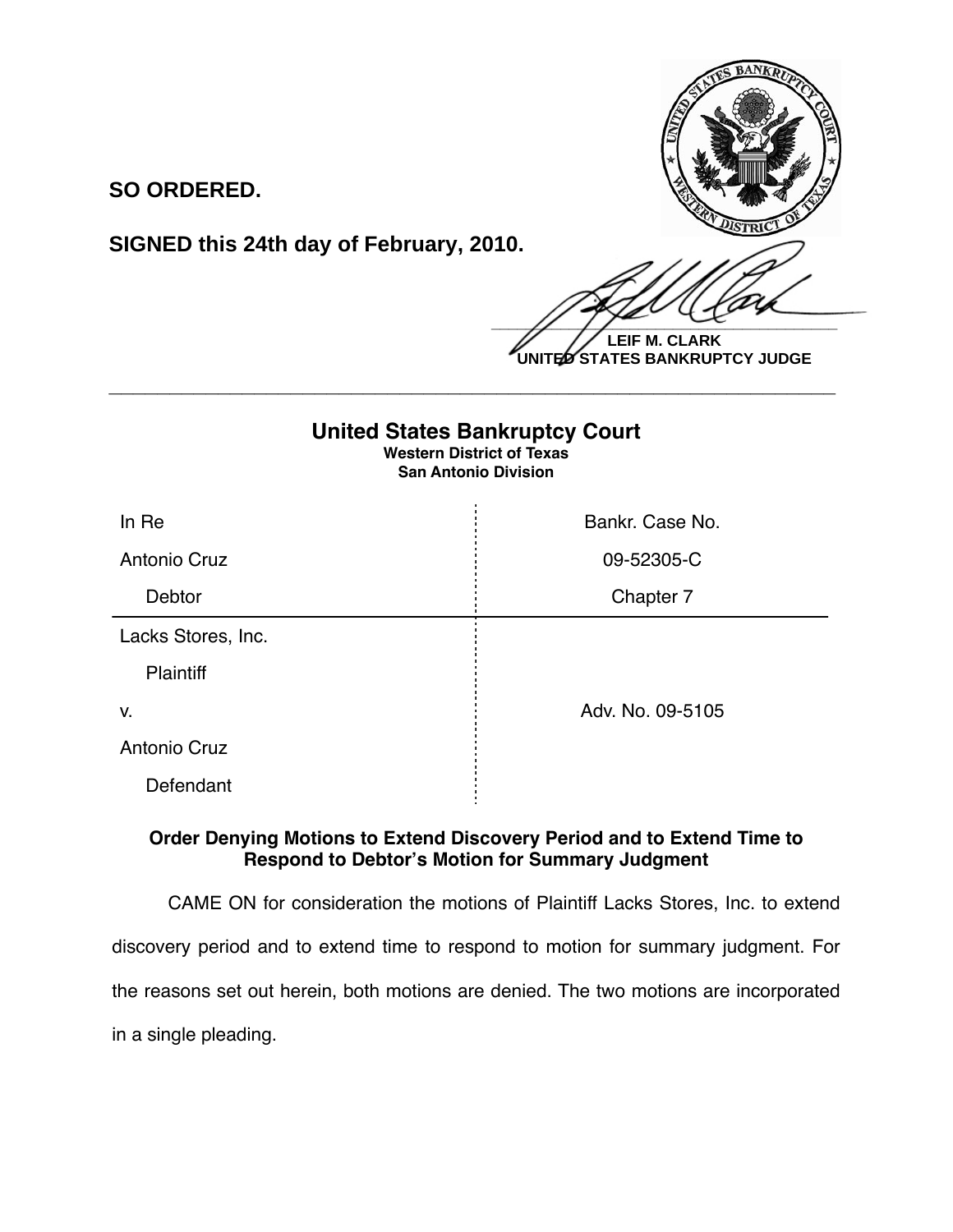This complaint was filed September 28, 2009. The complaint seeks denial of the debtor's discharge under section 727(a), and also seeks to except from discharge a debt owed to Lacks, under section 523(a)(6). The allegations are, of course, serious. The debtor filed an answer, the clerk issued a scheduling order, and a discovery deadline was set for January 19, 2010. It is now apparent that the plaintiff took *no* discovery whatsoever, allowing the discovery deadline to pass.

Defendant then filed, on February 3, 2010, a "no evidence" motion for summary judgment. Such motions are designed to force a litigant to demonstrate that there are material issues of fact for which a trial is justified. If the plaintiff cannot do so, then the motion permits the court to put an end to the litigation, thereby saving the defendant from the cost and uncertainty of trial, and sparing the court the need to hear the case. The Fifth Circuit has explained the policy thusly:

The Supreme Court has instructed us that the purpose of [Rule 56](http://web2.westlaw.com/find/default.wl?tf=-1&rs=WLW10.02&fn=_top&sv=Split&docname=USFRCPR56&tc=-1&pbc=EA4809E7&ordoc=1994213060&findtype=L&db=1004365&vr=2.0&rp=%2ffind%2fdefault.wl&mt=Westlaw) is to "enable a party who believes there is no genuine dispute as to a specific fact essential to the other side's case to demand at least one sworn averment of that fact before the lengthy process of litigation continues." *[Lujan v. National Wildlife Federation](http://web2.westlaw.com/find/default.wl?tf=-1&rs=WLW10.02&referencepositiontype=S&serialnum=1990097949&fn=_top&sv=Split&referenceposition=3189&pbc=EA4809E7&tc=-1&ordoc=1994213060&findtype=Y&db=708&vr=2.0&rp=%2ffind%2fdefault.wl&mt=Westlaw)*, [497 U.S. 871, 888, 110 S.Ct. 3177, 3189, 111 L.Ed.2d 695 \(1990\)](http://web2.westlaw.com/find/default.wl?tf=-1&rs=WLW10.02&referencepositiontype=S&serialnum=1990097949&fn=_top&sv=Split&referenceposition=3189&pbc=EA4809E7&tc=-1&ordoc=1994213060&findtype=Y&db=708&vr=2.0&rp=%2ffind%2fdefault.wl&mt=Westlaw). To be certain, [Rule 56](http://web2.westlaw.com/find/default.wl?tf=-1&rs=WLW10.02&fn=_top&sv=Split&docname=USFRCPR56&tc=-1&pbc=EA4809E7&ordoc=1994213060&findtype=L&db=1004365&vr=2.0&rp=%2ffind%2fdefault.wl&mt=Westlaw) " mandates the entry of summary judgment, after adequate time for discovery and upon motion, against a party who fails to make a showing sufficient to establish the existence of an element essential to that party's case, and on which that party will bear the burden of proof at trial." *Celotex*[, 477 U.S. at](http://web2.westlaw.com/find/default.wl?tf=-1&rs=WLW10.02&referencepositiontype=S&serialnum=1986132677&fn=_top&sv=Split&referenceposition=2552&pbc=EA4809E7&tc=-1&ordoc=1994213060&findtype=Y&db=708&vr=2.0&rp=%2ffind%2fdefault.wl&mt=Westlaw) [322, 106 S.Ct. at 2552](http://web2.westlaw.com/find/default.wl?tf=-1&rs=WLW10.02&referencepositiontype=S&serialnum=1986132677&fn=_top&sv=Split&referenceposition=2552&pbc=EA4809E7&tc=-1&ordoc=1994213060&findtype=Y&db=708&vr=2.0&rp=%2ffind%2fdefault.wl&mt=Westlaw) (emphasis added). Plainly, [Rule 56](http://web2.westlaw.com/find/default.wl?tf=-1&rs=WLW10.02&fn=_top&sv=Split&docname=USFRCPR56&tc=-1&pbc=EA4809E7&ordoc=1994213060&findtype=L&db=1004365&vr=2.0&rp=%2ffind%2fdefault.wl&mt=Westlaw) means what it says: "judgment ... shall be rendered forthwith if the pleadings, depositions, answers to interrogatories, and admissions on file, together with the affidavits, if any, show that there is no genuine issue as to any material fact and that the moving party is entitled to a judgment as a matter of law." [Fed.R.Civ.P. 56\(c\)](http://web2.westlaw.com/find/default.wl?tf=-1&rs=WLW10.02&fn=_top&sv=Split&docname=USFRCPR56&tc=-1&pbc=EA4809E7&ordoc=1994213060&findtype=L&db=1004365&vr=2.0&rp=%2ffind%2fdefault.wl&mt=Westlaw) (emphasis added).

*Little v. Liquid Air Corp.*, 37 F.3d 1069, 1075 (5th Cir. 1994). The court added that "we do not ... in the absence of any proof, assume that the nonmoving party could or would prove the necessary facts." *Id.*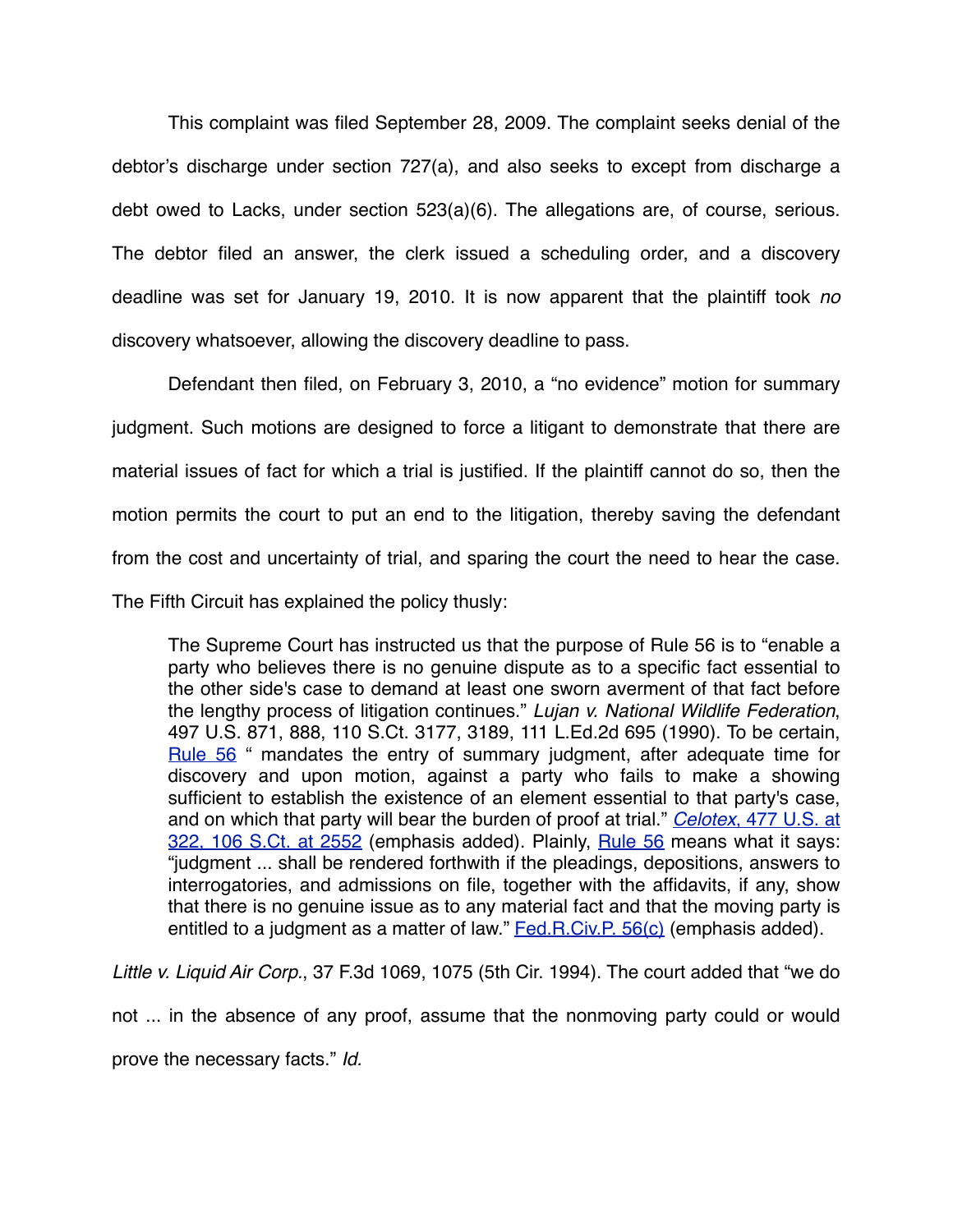Not until February 22, 2010, just two days before a response was due to the defendant's motion for summary judgment, did plaintiff apparently wake up and realize that it had been caught napping. Long after the discovery deadline had passed in this case, the plaintiff first sought to "extend" the discovery period so that it could take the deposition of the debtor defendant. The request is a misnomer (if not an affirmative misstatement of the facts) in that the discovery period cannot be extended because it has already expired. It would have been more candid to ask to reopen discovery. The plaintiff also sought more time to respond to the motion for summary judgment (namely, enough time to take the deposition of the debtor defendant), though it waited until just *two days* before a response was due to file this motion. The motion suggests that the defendant will not be opposed to an extension of time to respond to the summary judgment motion.

Defendant promptly filed a response to this motion, on February 24, 2010. opposing both the request to reopen discovery and the request for more time to file a response to the motion for summary judgment. Defendant also contests the representation in the motion that defendant would not oppose an extension of time to respond to the motion for summary judgment.

The motions are not well taken. The plaintiff in effect asks the court to (i) ignore the deadlines set out in the scheduling order, (ii) ignore the plaintiff's lack of attention to prosecuting the lawsuit that the plaintiff itself filed, and (iii) ignore the clear policy espoused by the Supreme Court of the United States, reiterated by the Fifth Circuit, favoring disposition of matters by summary judgment when there is no factual basis for the litigation. And no compelling reason is offered, other than that the plaintiff wants the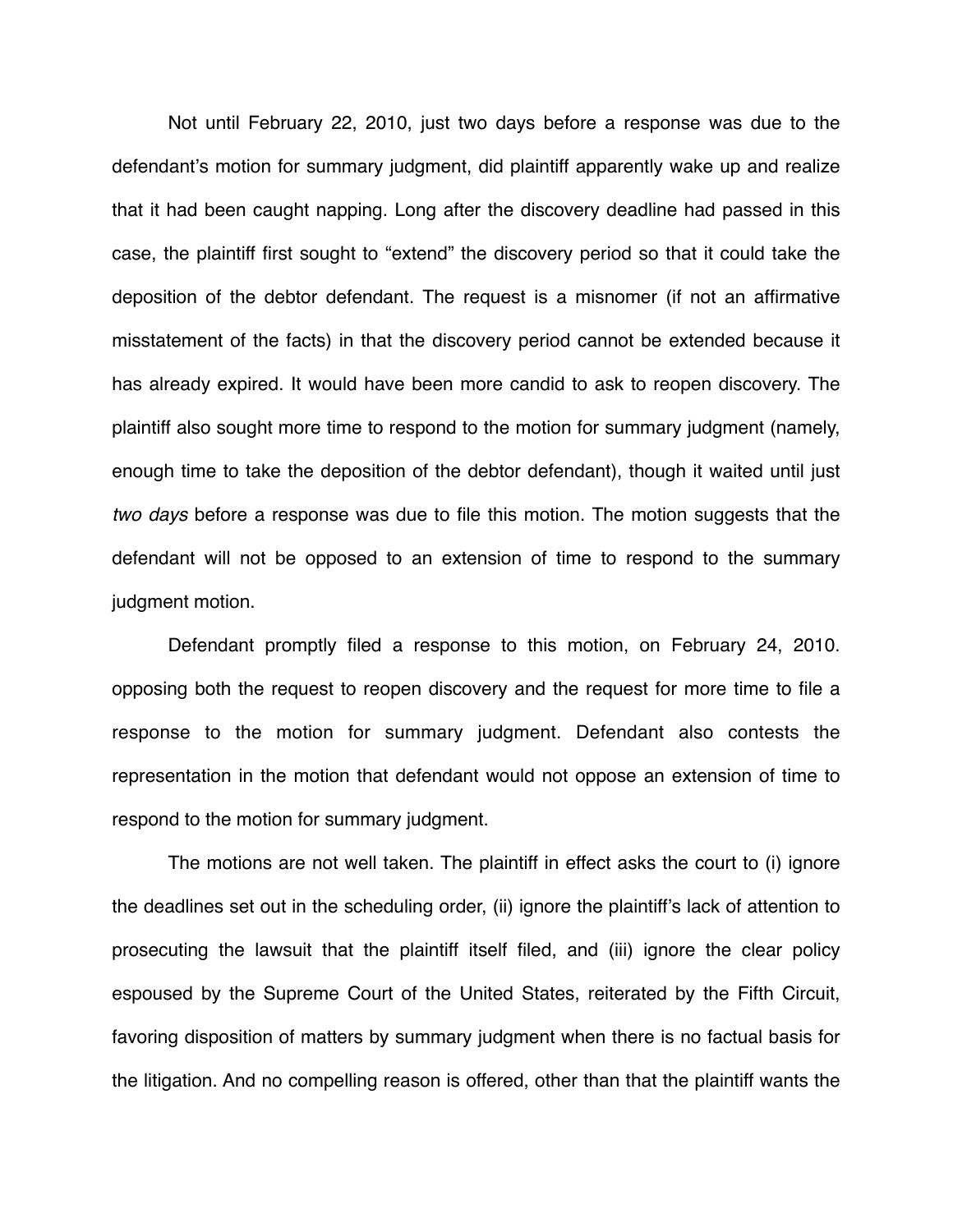relief it is requesting. The motion reiterates the plaintiff's allegations, attempting apparently with inflammatory rhetoric to induce the court to overlook the plaintiff's complete failure to take any steps to actually *prove* its allegations in a court of law.

It is for just such cases as this that both this court's scheduling order and the Supreme Court's encouraging the use of "no evidence" motions for summary judgment were intended. Regardless whether the plaintiff's mishandling of this lawsuit was calculated or merely negligent, there is little reason why such conduct should be rewarded, especially at the expense of the other party.

The prejudice to the defendant in this case is very real. The motion, if granted, would deprive the defendant of the very cost saving that the Fifth Circuit's rule in the *Little* case is designed to deliver. When a court fails to support that policy, it actually encourages parties to hike up the cost of litigation by dilatory tactics, in order to exert leverage on the other side to settle. No court should ever be a party to such tactics. In addition, the motion would, if granted, require the defendant to endure a discovery cost that it should not have to endure, given that the time for discovery in this case ran without any timely request for extension by the plaintiff, and the defendant justifiably relied on the state of discovery (or lack of same) in bringing its "no evidence" motion for summary judgment. Such motions, of course, cost the litigant money, but attorneys rightly advise their clients that the cost is justified because the court will, if it follows the law, bring the litigation to a quick end. Both the defendant and his counsel would be deprived of the benefit of the rule of law were this court to grant the plaintiff's motions. The defendant's counsel would also have to rearrange his own trial schedule to accommodate the mistakes of plaintiff's counsel so that a deposition could be